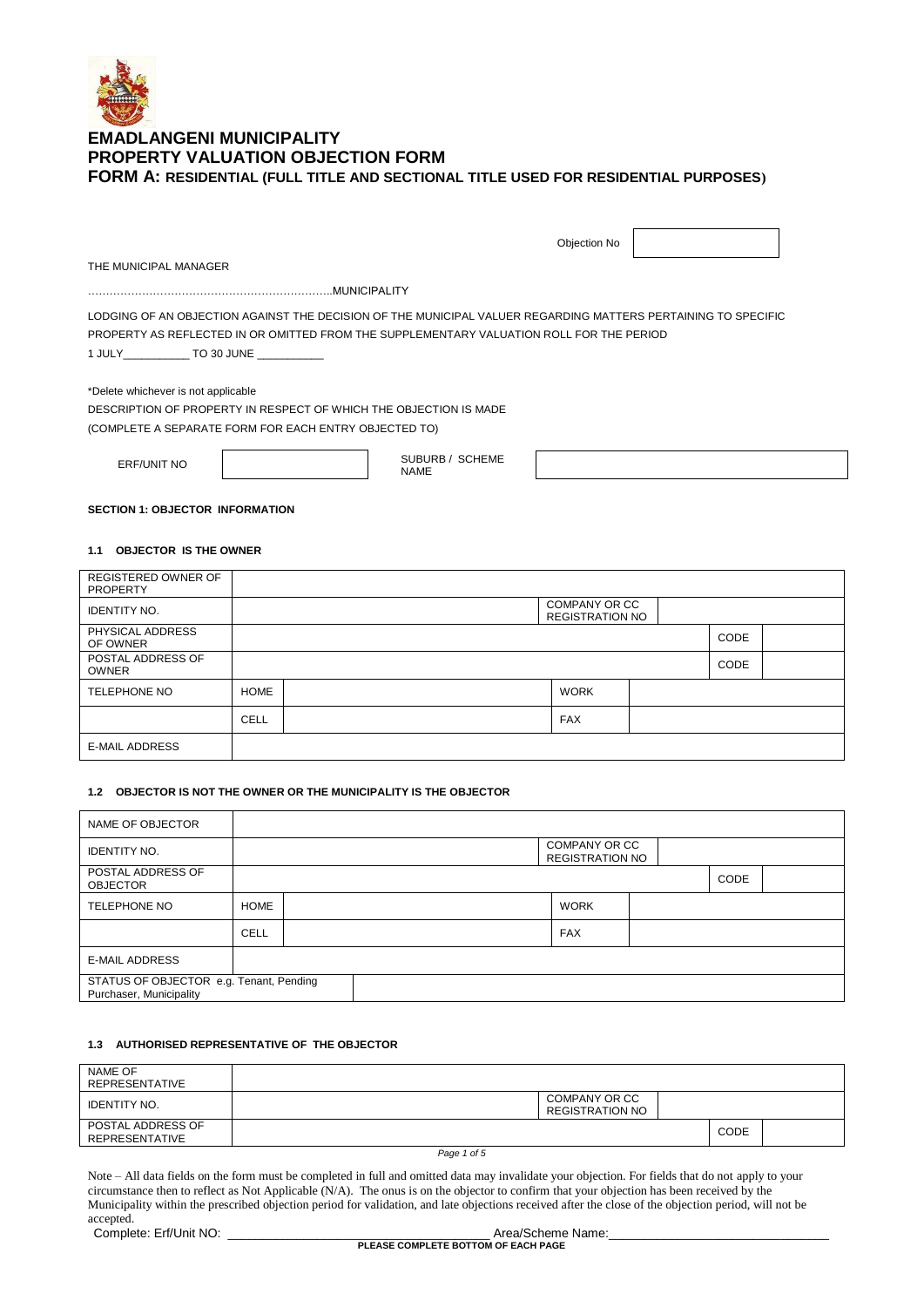

 $\overline{\mathsf{I}}$ 

| TELEPHONE NO                                                                                                              | <b>HOME</b> |            |                           |                               | <b>WORK</b>   |                 |                 |                |  |
|---------------------------------------------------------------------------------------------------------------------------|-------------|------------|---------------------------|-------------------------------|---------------|-----------------|-----------------|----------------|--|
|                                                                                                                           | <b>CELL</b> |            |                           |                               | <b>FAX</b>    |                 |                 |                |  |
| <b>E-MAIL ADDRESS</b>                                                                                                     |             |            |                           |                               |               |                 |                 |                |  |
| IF A REPRESENTATIVE IS APPOINTED, PROOF OF AUTHORISATION MUST BE ATTACHED                                                 |             |            |                           |                               |               |                 |                 |                |  |
| SECTION 2: PROPERTY DETAILS (FOR SECTIONAL TITLES SEE SECTION 4)                                                          |             |            |                           |                               |               |                 |                 |                |  |
| PHYSICAL ADDRESS                                                                                                          |             |            |                           |                               |               |                 | CODE            |                |  |
| <b>EXTENT OF PROPERTY</b>                                                                                                 |             |            | M <sup>2</sup>            |                               |               |                 |                 |                |  |
| MUNICIPAL ACCOUNT<br>NO.                                                                                                  |             |            |                           |                               |               | (If available)  |                 |                |  |
| NAME OF BOND HOLDER                                                                                                       |             |            | REGISTERED AMOUNT OF BOND |                               |               |                 |                 |                |  |
|                                                                                                                           |             |            |                           |                               |               | (If applicable) |                 |                |  |
| PROVIDE FULL DETAILS OF ALL SERVITUDES, ROADS PROCLAMATIONS OR OTHER ENDORSEMENTS AGAINST THE PROPERTY (IF<br>APPLICABLE) |             |            |                           |                               |               |                 |                 |                |  |
|                                                                                                                           |             |            |                           |                               |               |                 |                 |                |  |
| SERVITUDE NO                                                                                                              |             |            |                           |                               | AFFECTED AREA |                 |                 | M <sup>2</sup> |  |
| IN FAVOUR OF                                                                                                              |             |            |                           |                               |               |                 |                 |                |  |
| FOR WHAT PURPOSE                                                                                                          |             |            |                           |                               |               |                 |                 |                |  |
| WAS COMPENSATION PAID                                                                                                     |             | <b>YES</b> | <b>NO</b>                 |                               |               |                 |                 |                |  |
| IF YES:                                                                                                                   |             |            |                           |                               |               |                 |                 |                |  |
| DATE OF PAYMENT                                                                                                           |             |            |                           |                               | <b>AMOUNT</b> | ${\sf R}$       |                 |                |  |
| SECTION 3: DESCRIPTION OF RESIDENTIAL DWELLING (FOR SECTIONAL TITLES SEE SECTION 4)                                       |             |            |                           |                               |               |                 |                 |                |  |
| (INDICATE NUMBER OR STATE YES/NO IN APPROPRIATE BOX)<br><b>MAIN DWELLING</b>                                              |             |            |                           |                               |               |                 |                 |                |  |
| NO.OF BEDROOMS                                                                                                            |             |            | NO. OF BATHROOMS          | <b>KITCHEN</b>                |               |                 | <b>LOUNGE</b>   |                |  |
| <b>DINNING ROOM</b>                                                                                                       |             |            | <b>LOUNGE WITH</b>        | <b>STUDY</b>                  |               |                 | <b>PLAYROOM</b> |                |  |
| <b>TELEVISION ROOM</b>                                                                                                    |             |            | DINNING ROOM<br>LAUNDRY   | <b>SEPARATE</b>               |               |                 |                 |                |  |
| <b>OTHER</b>                                                                                                              |             |            |                           | <b>TOILET</b><br><b>OTHER</b> |               |                 |                 |                |  |

### **OUTBUILDINGS**

| <b>VUIDUILDINGU</b>               | SIZE OF MAIN                      |       |
|-----------------------------------|-----------------------------------|-------|
| NO.OF GARAGES                     | <b>DWELLING</b>                   | $M^2$ |
| <b>GRANNY FLAT/ROOMS</b>          | SIZE OF OUT BUILDING              | M     |
| <b>OTHER</b>                      | SIZE OF OTHER<br><b>BUILDINGS</b> | $M^2$ |
| OTHER BUILDINGS (ATTACH ANNEXURE) | TOTAL BUILDING SIZE               | $M^2$ |

#### **OTHER BUILDINGS (ATTACH ANNEXURE)**

| <b>OTHER</b> | <b>SWIMMING POOL</b> |  | <b>TENNIS</b><br><b>COURT</b> |      |         |             |
|--------------|----------------------|--|-------------------------------|------|---------|-------------|
|              | <b>BORE HOLE</b>     |  | <b>GARDEN</b>                 | GOOD | AVERAGE | <b>POOR</b> |
|              |                      |  |                               |      |         |             |
|              | <b>OTHER</b>         |  | <b>OTHER</b>                  |      |         |             |

*Page 2 of 5*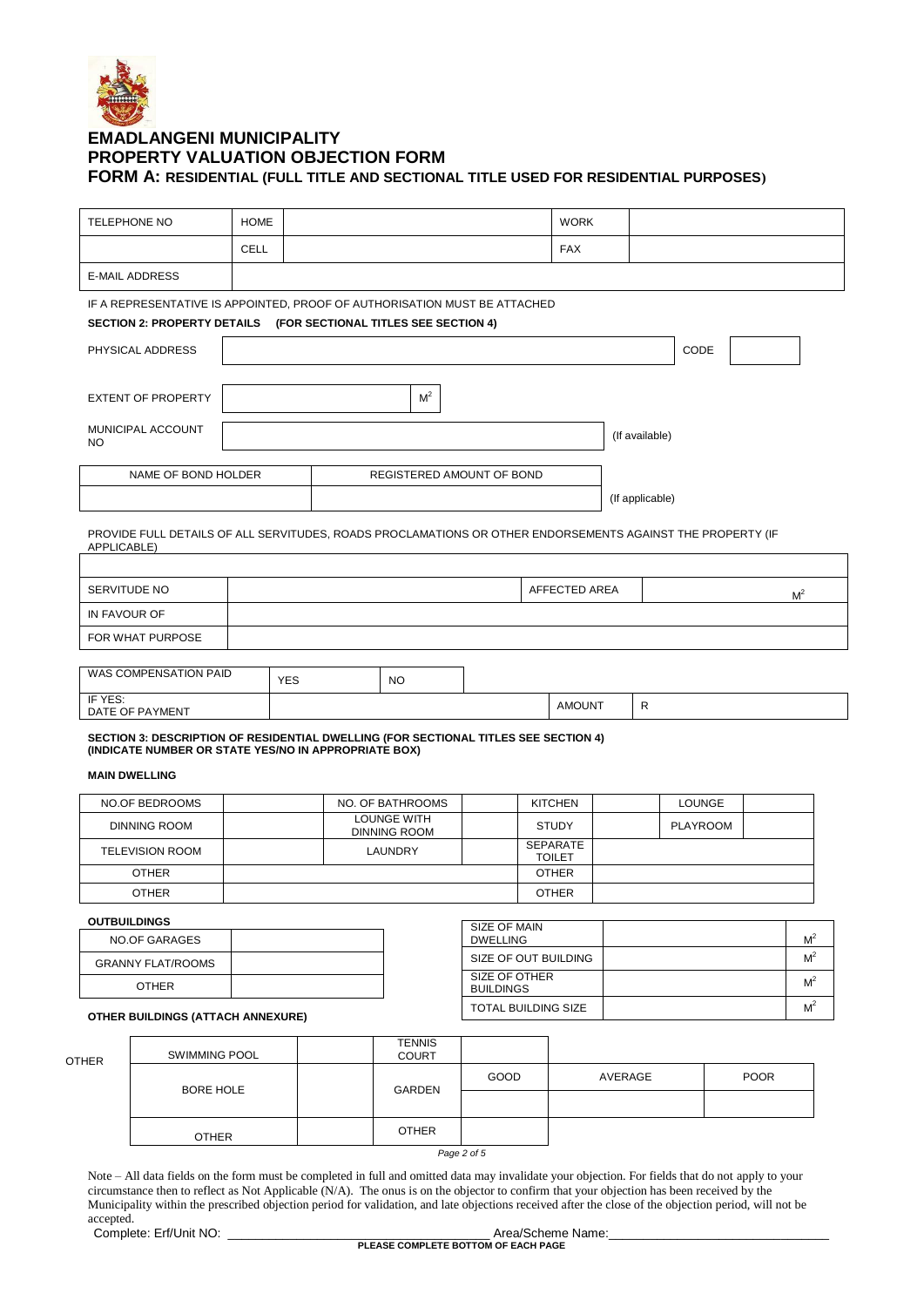

|                     |                                          | <b>FENCING</b> | <b>FRONT</b>                                       | <b>BACK</b>   |                                  | SIDE <sub>1</sub>              |                 | SIDE <sub>2</sub> |                |
|---------------------|------------------------------------------|----------------|----------------------------------------------------|---------------|----------------------------------|--------------------------------|-----------------|-------------------|----------------|
|                     |                                          | <b>TYPE</b>    |                                                    |               |                                  |                                |                 |                   |                |
|                     |                                          | <b>HEIGHT</b>  |                                                    |               |                                  |                                |                 |                   |                |
|                     |                                          |                |                                                    |               |                                  |                                |                 |                   |                |
|                     | DRIVE WAY (E.G. Bricks, pavers)          |                |                                                    |               |                                  | IS YOUR PROPERTY SITUATED IN   | <b>YES</b>      | <b>NO</b>         |                |
|                     | <b>OTHER FEATURES</b>                    |                |                                                    |               | A BOOMED AREA OR SECURITY        |                                |                 |                   |                |
|                     |                                          |                |                                                    |               |                                  |                                |                 |                   |                |
|                     | <b>GENERAL CONDITION OF PROPERTY</b>     |                | (TICK APPROPRIATE BOX)                             |               |                                  |                                |                 |                   |                |
| GOOD                |                                          | AVERAGE        | <b>POOR</b>                                        |               |                                  |                                |                 |                   |                |
|                     | <b>SECTION 4: SECTIONAL TITLES UNITS</b> |                |                                                    |               |                                  |                                |                 |                   |                |
| <b>SCHEME</b>       |                                          | <b>NAME OF</b> |                                                    |               | FLAT NO/                         |                                | <b>UNIT</b>     |                   |                |
| NO.                 |                                          | <b>SCHEME</b>  |                                                    |               | DOOR NO                          |                                | SIZE            | M <sup>2</sup>    |                |
| <b>AGENT</b>        | <b>NAME OF MANAGING</b>                  |                |                                                    |               |                                  | TEL NO.                        |                 |                   |                |
|                     |                                          |                |                                                    |               |                                  |                                |                 |                   |                |
|                     |                                          |                | INDICATE NUMBER OR STATE YES/NO IN APPROPRIATE BOX |               |                                  |                                |                 |                   |                |
|                     | <b>NO.OF BEDROOMS</b>                    |                | NO. OF BATHROOMS                                   |               | <b>KITCHEN</b>                   |                                | LOUNGE          |                   |                |
|                     | <b>DINNING ROOM</b>                      |                | <b>LOUNGE WITH</b><br><b>DINNING ROOM</b>          |               | <b>STUDY</b>                     |                                | <b>PLAYROOM</b> |                   |                |
|                     | <b>TELEVISION ROOM</b>                   |                | LAUNDRY                                            |               | <b>SEPARATE</b><br><b>TOILET</b> |                                |                 |                   |                |
|                     | <b>OTHER</b>                             |                |                                                    |               | <b>OTHER</b>                     |                                |                 |                   |                |
|                     | <b>OTHER</b>                             |                |                                                    |               | <b>OTHER</b>                     |                                |                 |                   |                |
|                     |                                          |                |                                                    |               |                                  |                                |                 |                   |                |
|                     | <b>MONTHLY LEVY</b>                      | $\mathsf{R}$   |                                                    |               |                                  |                                |                 |                   |                |
|                     |                                          |                |                                                    |               |                                  | DETAILS OF EXCLUSIVE USE AREAS |                 |                   |                |
|                     | COMMON PROPERTY CONSISTS OF:             |                |                                                    | GARAGE        |                                  |                                |                 |                   |                |
|                     | <b>SWIMMING POOL</b>                     |                |                                                    |               |                                  |                                |                 |                   | M <sup>2</sup> |
| <b>TENNIS COURT</b> |                                          |                |                                                    |               | CARPORT                          |                                |                 |                   | M <sup>2</sup> |
| <b>OTHER</b>        |                                          |                |                                                    |               | <b>OPEN PARKING</b>              |                                |                 |                   | M <sup>2</sup> |
| <b>OTHER</b>        |                                          |                |                                                    |               | <b>STORE ROOM</b>                |                                |                 |                   | M <sup>2</sup> |
| <b>OTHER</b>        |                                          |                |                                                    | <b>GARDEN</b> |                                  |                                |                 |                   | $A^2$          |

#### **SECTION 5: MARKET INFORMATION**

IF YOUR PROPERTY IS CURRENTLY ON THE

IF YOUR PROPERTY HAS BEEN ON THE MARKET

OTHER and the state of the state of the state of the state of the state of the state of the state of the state

M 2

 $M^2$ 

| <b>MARKET</b>                       |   |        | THE LAST 3 YEARS                     |   |
|-------------------------------------|---|--------|--------------------------------------|---|
| WHAT IS THE<br><b>ASKING PRICE?</b> | R |        | WHAT WAS THE<br><b>ASKING PRICE?</b> |   |
| OFFER RECEIVED                      | R |        | OFFER RECEIVED                       | R |
| NAME OF AGENT                       |   | TEL NO |                                      |   |

SALE TRANSACTIONS (OF OTHER PROPERTIES IN THE VICINITY) USED BY THE OBJECTOR IN DETERMINING THE MARKET VALUE OF PROPERTY OBJECTED TO

| <b>ERF/UNIT NO</b> | SUBURB/SCHEME NAME | DATE OF SALE | <b>SELLING PRICE</b> |
|--------------------|--------------------|--------------|----------------------|
|                    |                    |              |                      |

*Page 3 of 5*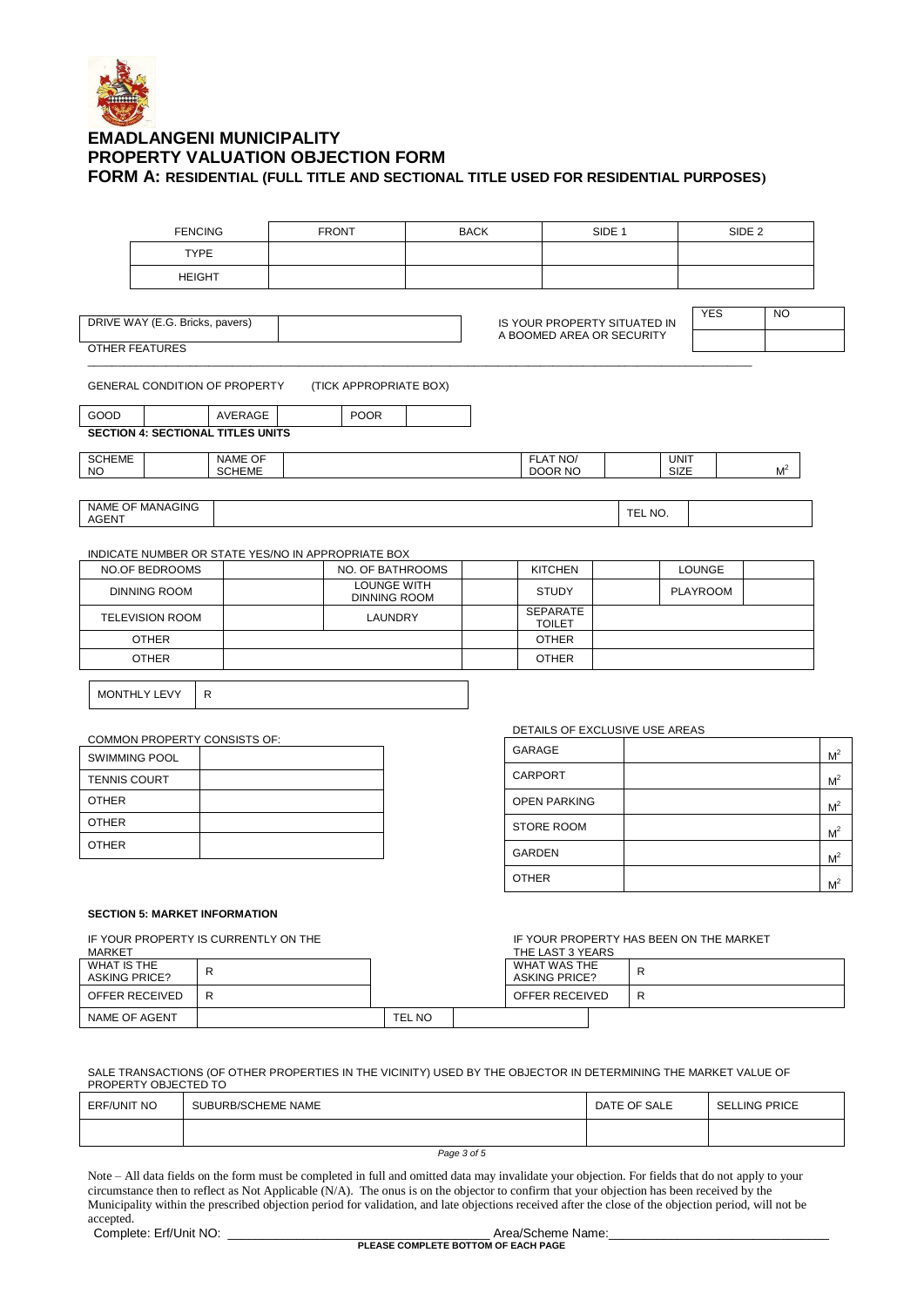

#### **SECTION 6: OBJECTION DETAILS**

|                                          | PARTICULARS AS REFLECTED IN THE<br><b>VALUATION ROLL</b> | CHANGES REQUESTED BY OBJECTOR |
|------------------------------------------|----------------------------------------------------------|-------------------------------|
| DESCRIPTION OF THE PROPERTY/ UNIT<br>NO. |                                                          |                               |
| CATEGORY                                 |                                                          |                               |
| PHYSICAL ADDRESS/DOOR NO./FLAT NO.       |                                                          |                               |
| <b>EXTENT</b>                            |                                                          |                               |
| <b>MARKET VALUE</b>                      |                                                          |                               |
| NAME OF OWNER                            |                                                          |                               |

\_\_\_\_\_\_\_\_\_\_\_\_\_\_\_\_\_\_\_\_\_\_\_\_\_\_\_\_\_\_\_\_\_\_\_\_\_\_\_\_\_\_\_\_\_\_\_\_\_\_\_\_\_\_\_\_\_\_\_\_\_\_\_\_\_\_\_\_\_\_\_\_\_\_\_\_\_\_\_\_\_\_\_\_\_\_\_\_\_\_\_\_\_\_\_\_\_\_\_\_\_\_\_\_\_\_\_\_\_\_\_\_\_\_\_\_\_\_\_\_\_\_\_ \_\_\_\_\_\_\_\_\_\_\_\_\_\_\_\_\_\_\_\_\_\_\_\_\_\_\_\_\_\_\_\_\_\_\_\_\_\_\_\_\_\_\_\_\_\_\_\_\_\_\_\_\_\_\_\_\_\_\_\_\_\_\_\_\_\_\_\_\_\_\_\_\_\_\_\_\_\_\_\_\_\_\_\_\_\_\_\_\_\_\_\_\_\_\_\_\_\_\_\_\_\_\_\_\_\_\_\_\_\_\_\_\_\_\_\_\_\_\_\_\_\_\_ \_\_\_\_\_\_\_\_\_\_\_\_\_\_\_\_\_\_\_\_\_\_\_\_\_\_\_\_\_\_\_\_\_\_\_\_\_\_\_\_\_\_\_\_\_\_\_\_\_\_\_\_\_\_\_\_\_\_\_\_\_\_\_\_\_\_\_\_\_\_\_\_\_\_\_\_\_\_\_\_\_\_\_\_\_\_\_\_\_\_\_\_\_\_\_\_\_\_\_\_\_\_\_\_\_\_\_\_\_\_\_\_\_\_\_\_\_\_\_\_\_\_\_

ADVERSE FEATURES AND/OR FURTHER REASONS IN SUPPORT OF THIS OBJECTION (ANNEXURES CAN BE PROVIDED)

#### **SECTION 7: DECLARATION**

ATTENTION IS HEREBY DRAWN TO SECTION 42(2) OF THE ACT WHICH STATES THAT WHERE ANY DOCUMENT, INFORMATION OR PARTICULARS WERE NOT PROVIDED WHEN REQUIRED IN TERMS OF SUBSECTION 42(1) OF THE ACT AND THE OWNER CONCERNED RELIES ON SUCH DOCUMENT, INFORMATION OR PARTICULARS IN AN APPEAL TO AN APPEAL BOARD, THE APPEAL BOARD MAY MAKE AN ORDER AS TO COSTS IN TERMS OF SECTION 70 OF THE ACT IF THE APPEAL BOARD IS OF THE VIEW THAT THE FAILURE TO HAVE PROVIDED ANY SUCH DOCUMENT, INFORMATION OR PARTICULARS HAS PLACED AN UNNECESSARY BURDEN ON THE FUNCTIONS OF THE MUNICIPAL VALUER OR THE APPEAL BOARD.

I / WE…………………………………………………….HEREBY DECLARE THAT THE INFORMATION AND PARTICULARS SUPPLIED ARE TRUE AND CORRECT.

| <b>YFAR</b> | MOMTH<br>н | $\mathsf{D}\Delta\mathsf{V}$ |
|-------------|------------|------------------------------|
|             |            |                              |

**SIGNATURE** 

**OFFICIAL USE**

SECTION 8: DECISION OF THE MUNICIPAL VALUER

*Page 4 of 5*